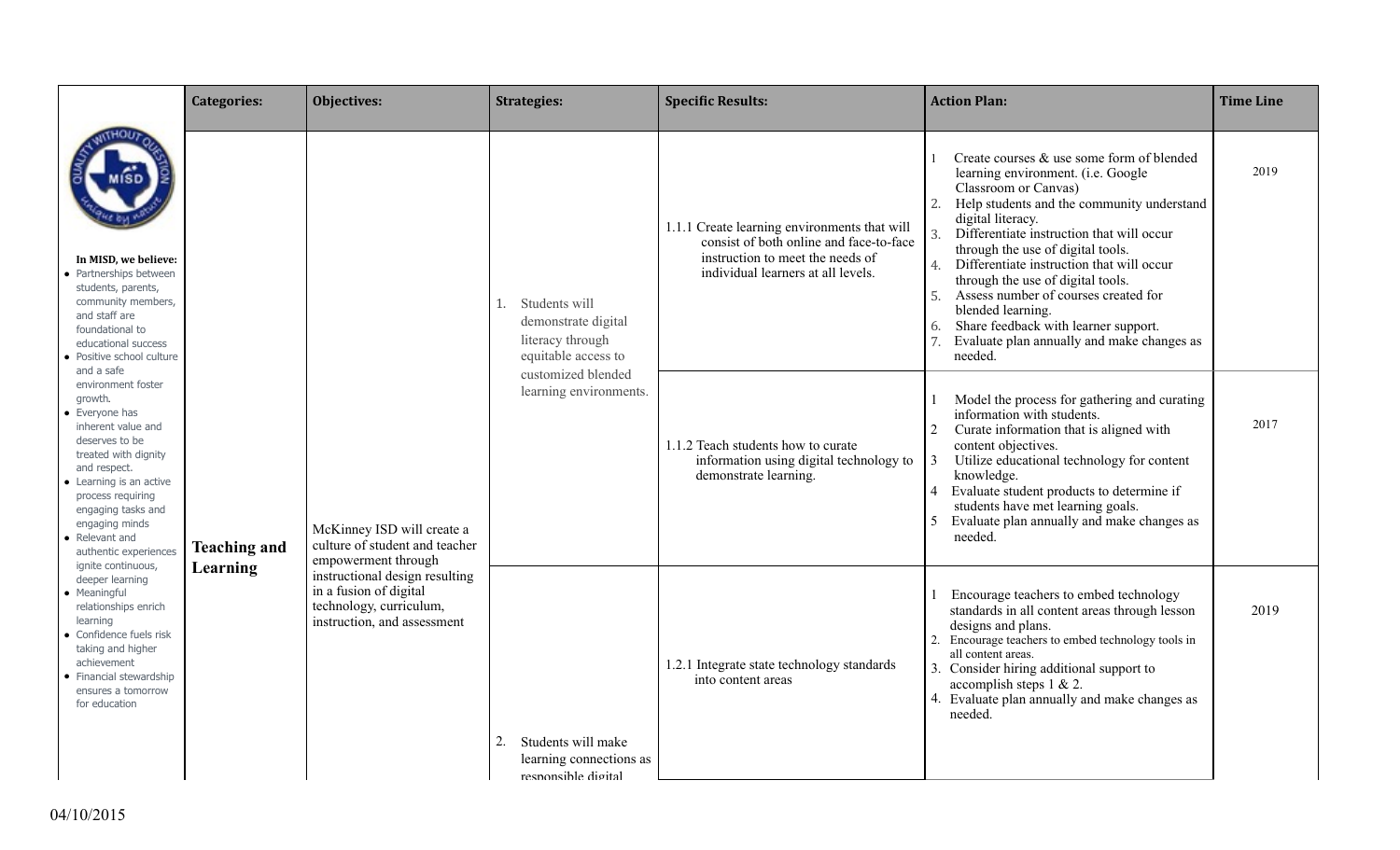| content areas.<br>qualities.<br>1.2.2 Build a partnership between the<br>3 Meet the learning objectives of digital<br>community and staff to model and<br>citizenship and the MISD graduate profile and<br>promote digital alignment with the<br>make connections to content.<br>MISD Graduate Profile.<br>4 Practice being responsible digital citizens at all<br>times.<br>5 Practice being responsible digital citizens at all<br>times.<br>Our Vision<br>6 Evaluate plan annually and make changes as<br>We are a cohesive,<br>needed.<br>diverse community |  | repondroite sugnur<br>citizens through access<br>to technology tools that<br>are embedded in all |  | Evaluate plan annually and make changes as<br>needed.<br>2 Review $\&$ implement the 9 digital citizenship | Annual |
|-----------------------------------------------------------------------------------------------------------------------------------------------------------------------------------------------------------------------------------------------------------------------------------------------------------------------------------------------------------------------------------------------------------------------------------------------------------------------------------------------------------------------------------------------------------------|--|--------------------------------------------------------------------------------------------------|--|------------------------------------------------------------------------------------------------------------|--------|
|-----------------------------------------------------------------------------------------------------------------------------------------------------------------------------------------------------------------------------------------------------------------------------------------------------------------------------------------------------------------------------------------------------------------------------------------------------------------------------------------------------------------------------------------------------------------|--|--------------------------------------------------------------------------------------------------|--|------------------------------------------------------------------------------------------------------------|--------|

learning experiences for all

**Our Mission** We will provide engaging learning experiences so students can become effective communicators, quality contributors, and socially responsible citizens.

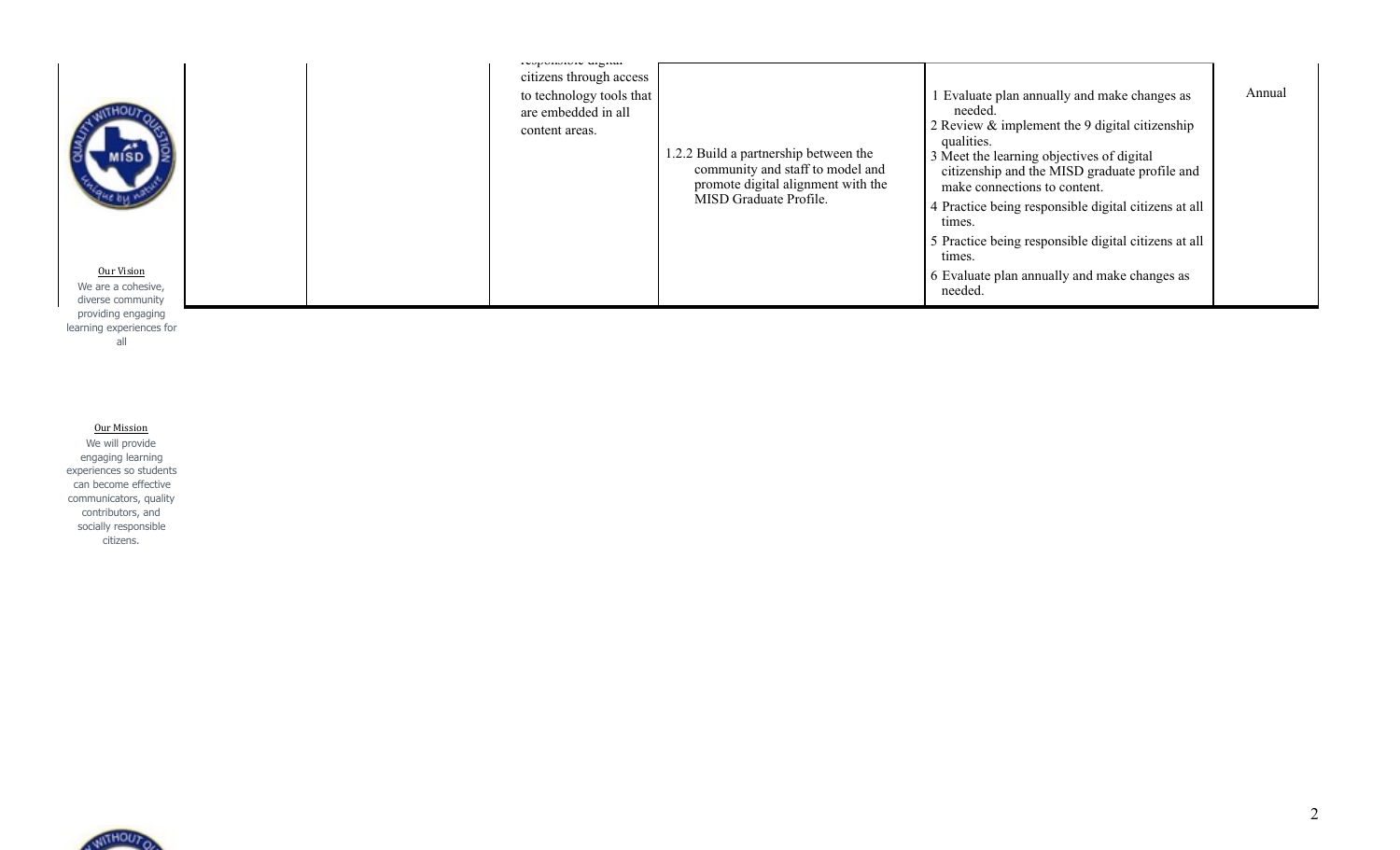| Our Vision<br>We are a cohesive.                                                                                                                                                                  |                                                              |                                                                                                                                                     |                                                                                            |                                                                                                                |                                                                                                                                                                                                                                                                                                                                                                                                                                                                                                                                                                                                                                                                                                                                                                                                                                                                                                                                                                                                                          |      |
|---------------------------------------------------------------------------------------------------------------------------------------------------------------------------------------------------|--------------------------------------------------------------|-----------------------------------------------------------------------------------------------------------------------------------------------------|--------------------------------------------------------------------------------------------|----------------------------------------------------------------------------------------------------------------|--------------------------------------------------------------------------------------------------------------------------------------------------------------------------------------------------------------------------------------------------------------------------------------------------------------------------------------------------------------------------------------------------------------------------------------------------------------------------------------------------------------------------------------------------------------------------------------------------------------------------------------------------------------------------------------------------------------------------------------------------------------------------------------------------------------------------------------------------------------------------------------------------------------------------------------------------------------------------------------------------------------------------|------|
| diverse community                                                                                                                                                                                 |                                                              |                                                                                                                                                     |                                                                                            |                                                                                                                |                                                                                                                                                                                                                                                                                                                                                                                                                                                                                                                                                                                                                                                                                                                                                                                                                                                                                                                                                                                                                          |      |
| providing engaging                                                                                                                                                                                |                                                              |                                                                                                                                                     |                                                                                            |                                                                                                                |                                                                                                                                                                                                                                                                                                                                                                                                                                                                                                                                                                                                                                                                                                                                                                                                                                                                                                                                                                                                                          |      |
| learning experiences for                                                                                                                                                                          |                                                              |                                                                                                                                                     |                                                                                            |                                                                                                                |                                                                                                                                                                                                                                                                                                                                                                                                                                                                                                                                                                                                                                                                                                                                                                                                                                                                                                                                                                                                                          |      |
| all<br>Our Mission<br>We will provide<br>engaging learning<br>experiences so students<br>can become effective<br>communicators, quality<br>contributors, and<br>socially responsible<br>citizens. | <b>Education</b><br>Preparation<br>and<br><b>Development</b> | Create conditions for relevant<br>and authentic professional<br>learning experiences for all<br>staff that fosters collaboration<br>and innovation. | 2.1 Provide anytime,<br>anywhere<br>professional learning<br>experiences for all<br>staff. | 2.1.1 Increase differentiated online and face-<br>to-face professional development<br>opportunities for staff. | 1 Utilize District Digital Design Team to<br>determine district needs regarding Instructional<br>Technology.<br>2 Create technology milestones for teachers to<br>self-assess their baseline level of effective use<br>of technology in the classroom.<br>3 Develop online professional development<br>courses through the Canvas Learning<br>Management System, iTunes U, and Google<br>Classroom.<br>Provide all MISD Professional staff<br>$\bullet$<br>access to Canvas.<br>4 Measure number of online professional<br>development courses offered and measure staff<br>participation in those courses.<br>5 Evaluate plan annually and make changes as<br>needed.<br>6 Identify campus leaders and resources to<br>develop skills in building effective online<br>courses.<br>Leaders that have been identified will<br>$\bullet$<br>attend the annual INACOL<br>(International Association for K-12)<br>Online Learning) conference.<br>Create a course for teachers in designing<br>$\bullet$<br>online learning. | 2017 |
|                                                                                                                                                                                                   |                                                              |                                                                                                                                                     |                                                                                            |                                                                                                                |                                                                                                                                                                                                                                                                                                                                                                                                                                                                                                                                                                                                                                                                                                                                                                                                                                                                                                                                                                                                                          |      |



## In MISD, we believe:

● Partnerships between students, parents, community members, and staff are foundational to educational success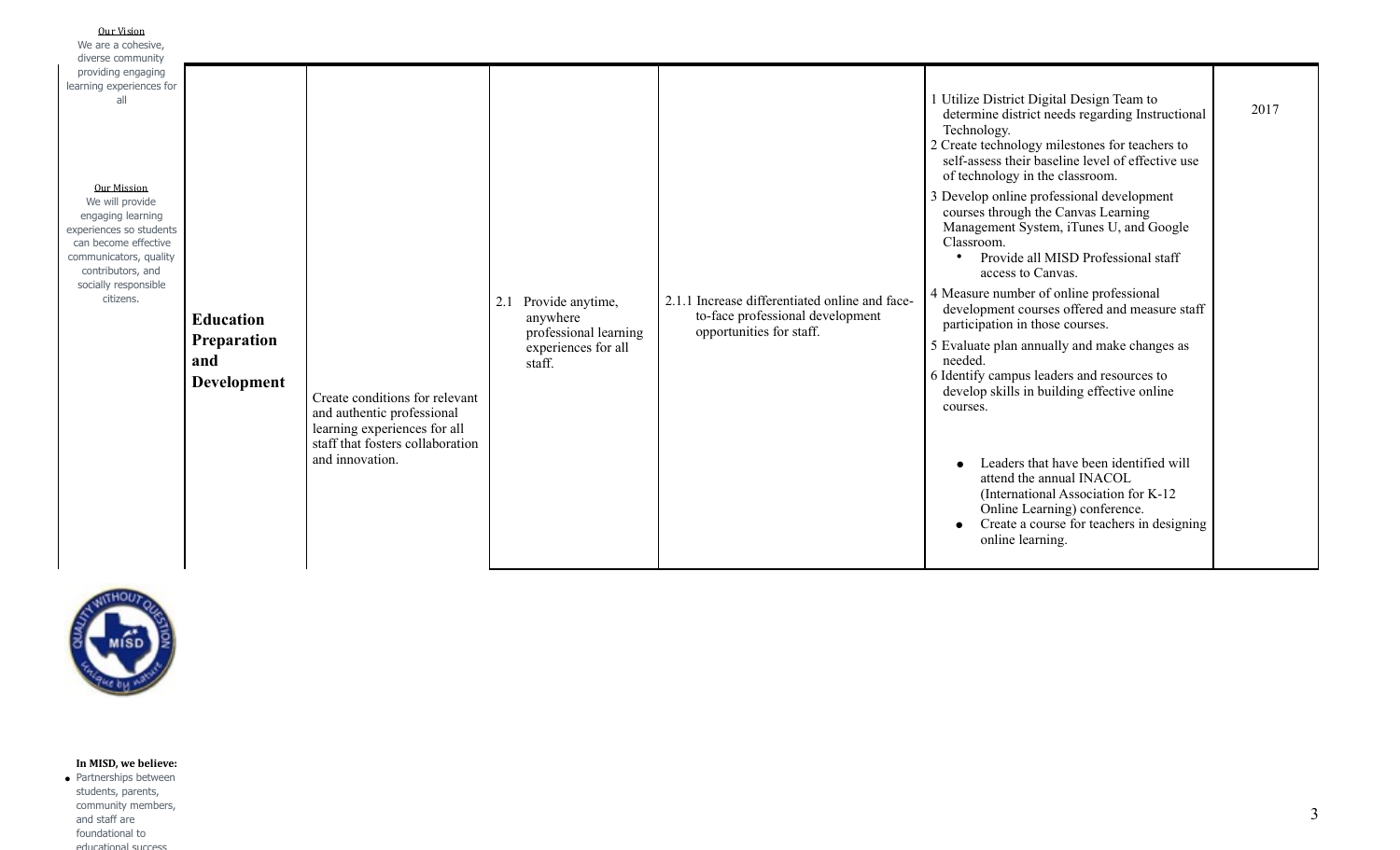| In MISD, we believe:<br>• Partnerships between<br>students, parents,<br>community members,<br>and staff are<br>foundational to<br>educational success<br>• Positive school culture<br>and a safe<br>environment foster<br>arowth.<br>• Everyone has<br>inherent value and<br>deserves to be<br>treated with dignity<br>and respect.                           | <b>Education</b><br><b>Preparation</b><br>and<br><b>Development</b> | 2.2 Provide professional<br>learning and<br>collaboration<br>opportunities for staff<br>that models<br>innovation and<br>effective strategies for<br>seamlessly integrating<br>technology. | 2.2.1 Develop and implement a yearly<br>comprehensive professional<br>development plan that will give<br>professional staff opportunities for<br>learning focused on best practices in<br>Instructional Technology. | 1 Create a District Digital Design Team.<br>• The Digital Design Team will be<br>responsible for assessing district needs<br>and designing professional learning for<br>Instructional Technology in MISD.<br>2 Create and host an annual district technology<br>conference.<br>Consider granting staff the option of<br>attending the Technology Conference in<br>lieu of a district waiver day.<br>3 Create a Google Academy for teachers.<br>4 Provide each campus with a Google Education<br>Trainer.<br>5 Build capacity with district and campus leaders<br>(Content Coordinators, Principals, Assistant<br>Principals and Instructional Coaches) in new<br>digital learning tools.<br>6 Identify Instructional Technology Exemplars<br>among teachers at each campus.<br>7 Focus Learning Walks on technology<br>integration in exemplary classrooms<br>8 Evaluate plan annually and make changes as<br>needed. | 2017 |
|---------------------------------------------------------------------------------------------------------------------------------------------------------------------------------------------------------------------------------------------------------------------------------------------------------------------------------------------------------------|---------------------------------------------------------------------|--------------------------------------------------------------------------------------------------------------------------------------------------------------------------------------------|---------------------------------------------------------------------------------------------------------------------------------------------------------------------------------------------------------------------|-----------------------------------------------------------------------------------------------------------------------------------------------------------------------------------------------------------------------------------------------------------------------------------------------------------------------------------------------------------------------------------------------------------------------------------------------------------------------------------------------------------------------------------------------------------------------------------------------------------------------------------------------------------------------------------------------------------------------------------------------------------------------------------------------------------------------------------------------------------------------------------------------------------------------|------|
| • Learning is an active<br>process requiring<br>engaging tasks and<br>engaging minds<br>• Relevant and<br>authentic experiences<br>ignite continuous,<br>deeper learning<br>• Meaningful<br>relationships enrich<br>learning<br>• Confidence fuels risk<br>taking and higher<br>achievement<br>• Financial stewardship<br>ensures a tomorrow<br>for education |                                                                     |                                                                                                                                                                                            |                                                                                                                                                                                                                     | A 1 Develop and utilize the District Technician<br>job qualifications, duties, and<br>responsibilities criteria to recruit and<br>maintain equitable support to campuses.<br>2 Hire a full time District Technician available<br>to address technology issues dedicated to<br>each campus.<br>3 Evaluate plan annually and make changes as<br>needed.<br>4 Communicate and provide needed<br>information to campuses and Central Office.                                                                                                                                                                                                                                                                                                                                                                                                                                                                              | 2019 |

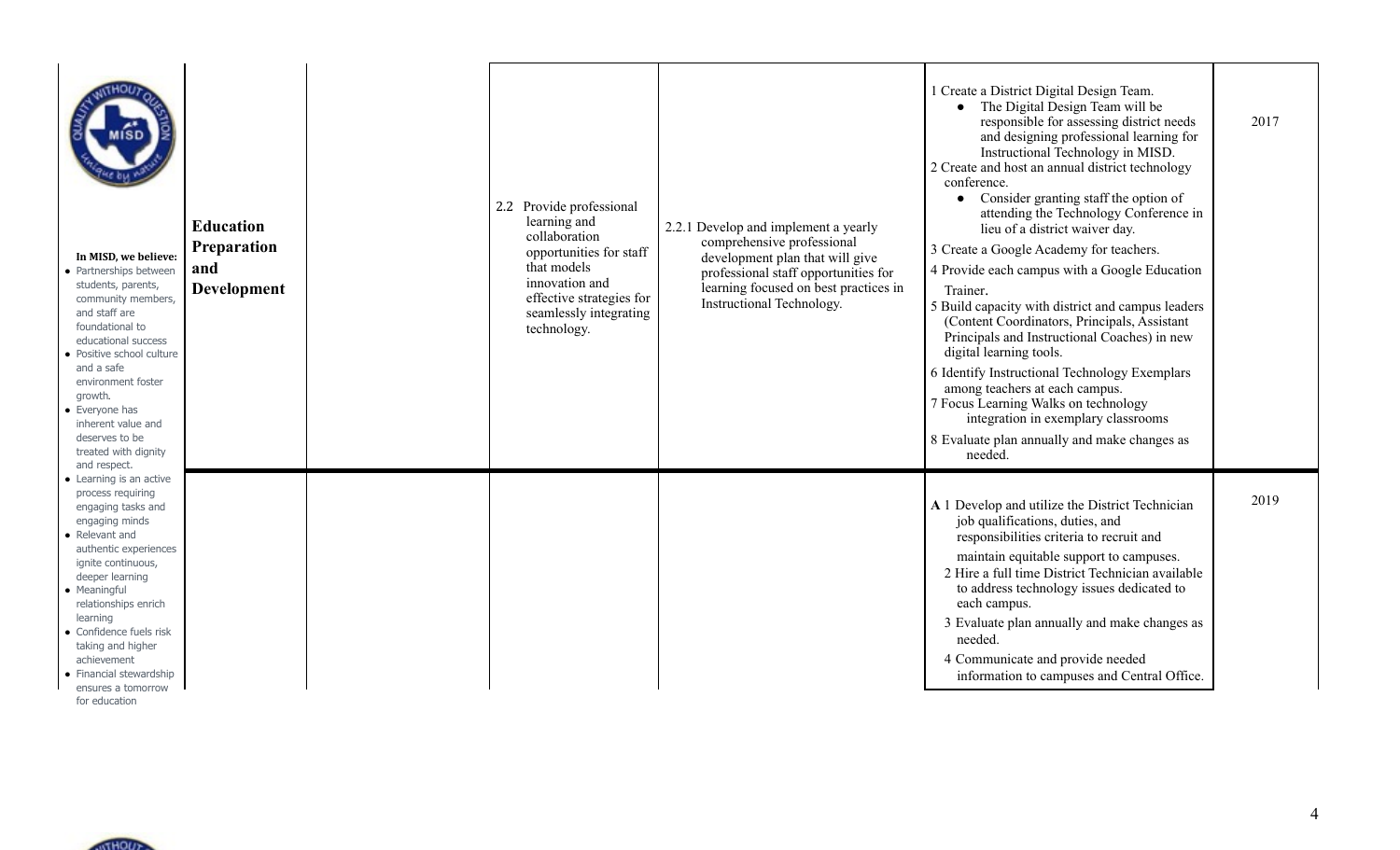| • Confidence fuels risk<br>taking and higher<br>achievement<br>• Financial stewardship<br>ensures a tomorrow<br>for education<br>Our Vision<br>We are a cohesive,<br>diverse community<br>providing engaging | Leadership,<br>Administratio<br>n and<br><b>Instructional</b><br><b>Support</b> | Create a system to support all<br>current and future district<br>initiatives | 3.1 Provide localized<br>support to campuses                         | 3.1.1 Provide the most efficient and<br>sufficient technology support to<br>campuses.           | <b>B</b> 1 Create, recruit, hire, and train a new position<br>titled, Instructional Technologist (similar to<br>Frisco ISD). Human Resources will create<br>and identify the role of the Instructional<br>Technologist.<br>2 Hire full time Instructional Technologist<br>available to support integration of<br>curriculum and instruction.<br>3 Utilize the Instructional Technologists to<br>support integrating technology standards<br>into MISD curriculum, model and support<br>digital citizenship in alignment with the<br>MISD graduate profile, and provide training<br>to staff on the use of current technology<br>goals.<br>4 Evaluate plan annually and make changes as<br>needed.<br>5 Communicate and provide needed<br>information regarding resources and<br>programs to campuses and Central Office. |        |
|--------------------------------------------------------------------------------------------------------------------------------------------------------------------------------------------------------------|---------------------------------------------------------------------------------|------------------------------------------------------------------------------|----------------------------------------------------------------------|-------------------------------------------------------------------------------------------------|--------------------------------------------------------------------------------------------------------------------------------------------------------------------------------------------------------------------------------------------------------------------------------------------------------------------------------------------------------------------------------------------------------------------------------------------------------------------------------------------------------------------------------------------------------------------------------------------------------------------------------------------------------------------------------------------------------------------------------------------------------------------------------------------------------------------------|--------|
| learning experiences for<br>all                                                                                                                                                                              |                                                                                 |                                                                              |                                                                      |                                                                                                 | I Identify the specific programs, systems and<br>technology supports that will be evaluated.<br>2 Create an evaluation tool for technology<br>programs, systems, and supports being                                                                                                                                                                                                                                                                                                                                                                                                                                                                                                                                                                                                                                      | Annual |
| Our Mission<br>We will provide<br>engaging learning<br>experiences so students<br>can become effective<br>communicators, quality<br>contributors, and<br>socially responsible<br>citizens.                   |                                                                                 |                                                                              | 3.2 Use data effectively and<br>appropriately in<br>decision-making. | 3.2.1 Gather information documenting the<br>effectiveness of programs, systems, and<br>support. | implemented in the district.<br>3 Determine how often technology data is<br>collected.<br>4 Analyze data to ensure the desired outcomes<br>and goals (increased student achievement) are<br>being accomplished.<br>5 Evaluate which programs, systems, or supports<br>will be abandoned and decide whether new<br>supports are needed.                                                                                                                                                                                                                                                                                                                                                                                                                                                                                   |        |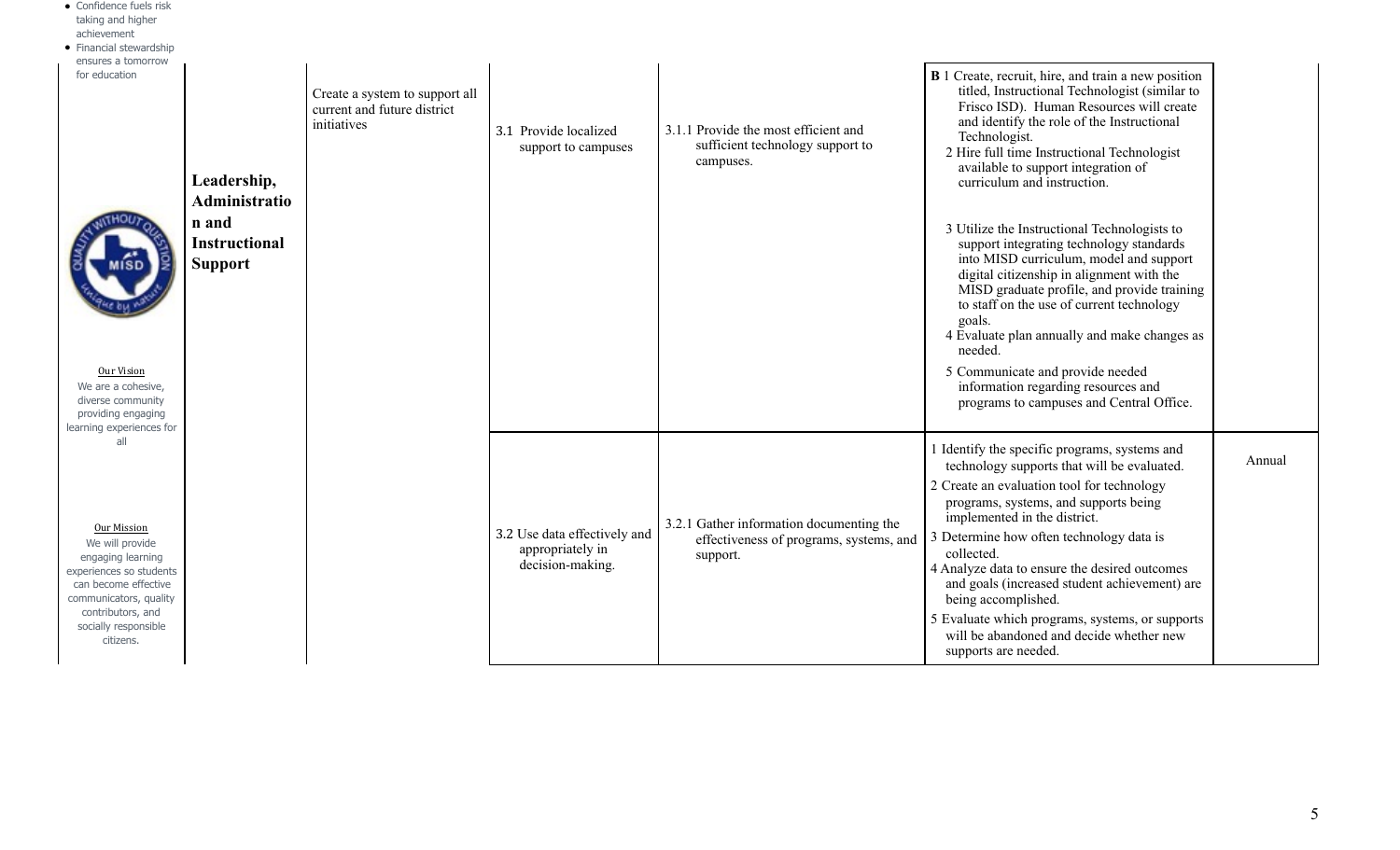| Leadership,<br><b>Administratio</b><br>n and<br><b>Instructional</b><br><b>Support</b> | 3.3 Create structures that<br>outline district<br>protocols and<br>expectations. | 3.3.1 Establish and communicate district<br>protocols and processes. | Create and maintain an organizational flow<br>chart outlining roles and responsibilities<br>including important contact information.<br>2 Develop a full list of approved, online student<br>programs by content area (RazKids,<br>MobyMath, ThinkThroughMath, istation,<br>Lexia, etc.)<br>3 Plan new initiatives, including timelines for<br>implementation, with all stakeholders.<br>4 Provide a full list of MISD programs, ongoing<br>professional development support, and MISD<br>experts and trainers (Munis, TAC, Eduphoria,<br>Parentlink, Winocular, Raptor, etc.)<br>Instructional-TEMI, MAP, Eduphoria, istation,<br>*See more examples in Action Step 2.<br>5 Evaluate plan annually and make changes as<br>needed. | 2017 |
|----------------------------------------------------------------------------------------|----------------------------------------------------------------------------------|----------------------------------------------------------------------|------------------------------------------------------------------------------------------------------------------------------------------------------------------------------------------------------------------------------------------------------------------------------------------------------------------------------------------------------------------------------------------------------------------------------------------------------------------------------------------------------------------------------------------------------------------------------------------------------------------------------------------------------------------------------------------------------------------------------------|------|
|----------------------------------------------------------------------------------------|----------------------------------------------------------------------------------|----------------------------------------------------------------------|------------------------------------------------------------------------------------------------------------------------------------------------------------------------------------------------------------------------------------------------------------------------------------------------------------------------------------------------------------------------------------------------------------------------------------------------------------------------------------------------------------------------------------------------------------------------------------------------------------------------------------------------------------------------------------------------------------------------------------|------|



## In MISD, we believe:

- Partnerships between students, parents, community members, and staff are foundational to educational success
- Positive school culture and a safe environment foster growth.
- $\bullet$  Everyone has inherent value and deserves to be treated with dignity and respect.
- Learning is an active process requiring engaging tasks and engaging minds
- Relevant and authentic experiences ignite continuous, deeper learning ● Meaningful
- relationships enrich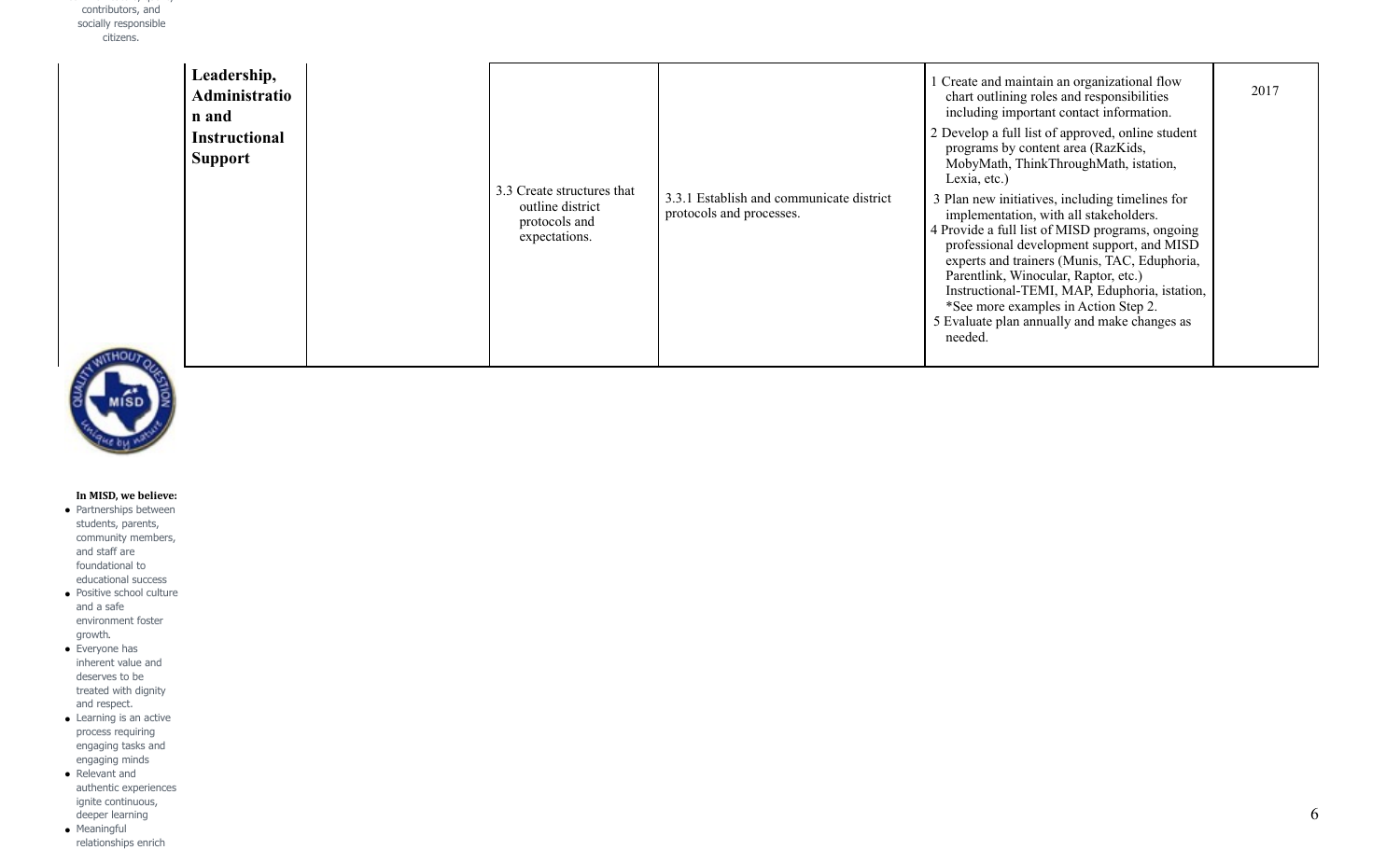| In MISD, we believe:<br>• Partnerships between<br>students, parents,<br>community members,<br>and staff are<br>foundational to<br>educational success<br>· Positive school culture                                                                                                                                                        |                       |                                                                                                                 |                                                                              | 1 Determine survey audience<br>- parents, students, teachers, district<br>administrators<br>2 Determine topics and derive focus groups<br>- Technology leaders to driver topic list from<br>broad categories of relevant current issues<br>- Groups determined by teaching field and<br>usage of technology synergies.<br>3 Design survey based on audience<br>- How does technology play a role in students'<br>learning<br>- What type of technology would help engage<br>students | Annual |
|-------------------------------------------------------------------------------------------------------------------------------------------------------------------------------------------------------------------------------------------------------------------------------------------------------------------------------------------|-----------------------|-----------------------------------------------------------------------------------------------------------------|------------------------------------------------------------------------------|--------------------------------------------------------------------------------------------------------------------------------------------------------------------------------------------------------------------------------------------------------------------------------------------------------------------------------------------------------------------------------------------------------------------------------------------------------------------------------------|--------|
| and a safe<br>environment foster<br>growth.<br>• Everyone has<br>inherent value and<br>deserves to be<br>treated with dignity<br>and respect.<br>• Learning is an active<br>process requiring<br>engaging tasks and<br>engaging minds<br>• Relevant and<br>authentic experiences<br>ignite continuous,<br>deeper learning<br>• Meaningful |                       | 4.1 Obtain feedback to<br>determine current<br>district initiatives to<br>best meet student and<br>staff needs. | 4.1.1 Conduct survey and form focus groups<br>to ascertain technology needs. | 4 Analyze and compile survey and focus group<br>results<br>$-1:1$ device<br>- Learning management software?<br>- BYOD<br>- State standards results categorized for easy<br>analysis - Analysis of data leading to focus<br>areas<br>5 Compare survey and focus group results<br>- Identify correlating standards results between<br>surveys and focus groups<br>- Identify non-correlating standards results<br>6 Make recommendations for improvement                               |        |
| relationships enrich<br>learning                                                                                                                                                                                                                                                                                                          | <b>Infrastructure</b> |                                                                                                                 |                                                                              | - Recommend correlating standards results<br>- Recommend non-correlating standards results                                                                                                                                                                                                                                                                                                                                                                                           |        |
| • Confidence fuels risk<br>taking and higher<br>achievement                                                                                                                                                                                                                                                                               | for Technology        |                                                                                                                 |                                                                              | 7 Evaluate plan annually and make changes as<br>needed                                                                                                                                                                                                                                                                                                                                                                                                                               |        |
| • Financial stewardship                                                                                                                                                                                                                                                                                                                   |                       |                                                                                                                 |                                                                              |                                                                                                                                                                                                                                                                                                                                                                                                                                                                                      |        |



ensures a tomorrow for education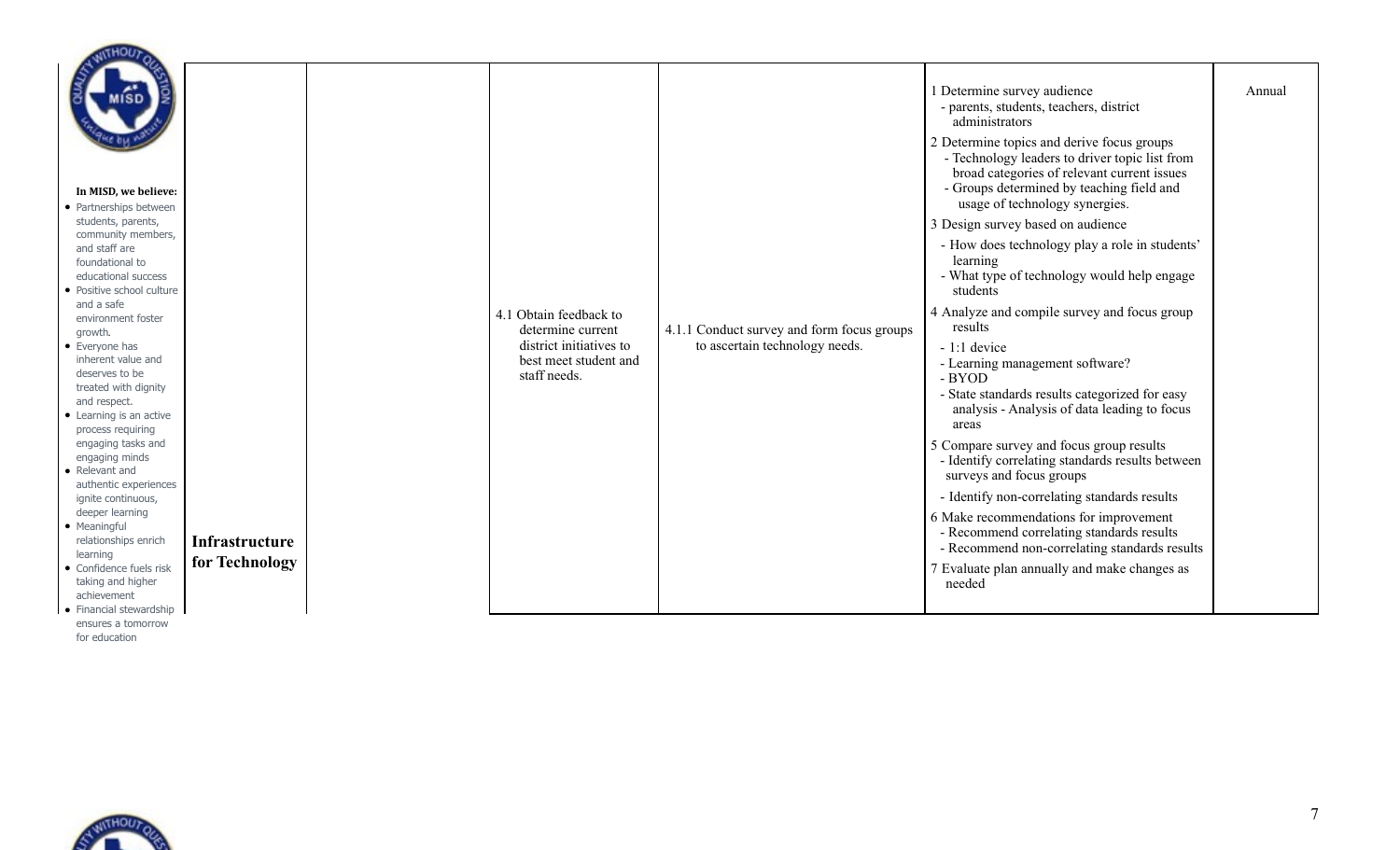- learning ● Confidence fuels risk
- taking and higher achievement
- Financial stewardship ensures a tomorrow for education

Develop a plan of measurable systems for dissemination of technology options and feedback collection.

| 4.2.1 Audit and assess current technology<br>resources. | 1 Inventory current technology resources<br>- Use asset manager<br>- Field technicians will do physical inventory as<br>necessary to fill missing areas<br>2 Review inventory to determine life span<br>- Current lifespan on computers is 5 years<br>- Evaluate necessary lifespan on projectors /<br>SmartBoards/printers | Annual |
|---------------------------------------------------------|-----------------------------------------------------------------------------------------------------------------------------------------------------------------------------------------------------------------------------------------------------------------------------------------------------------------------------|--------|
|                                                         | 3 Determine what is missing                                                                                                                                                                                                                                                                                                 |        |
|                                                         | 4 Determine what is not being used                                                                                                                                                                                                                                                                                          |        |
|                                                         | 5 Make recommendations                                                                                                                                                                                                                                                                                                      |        |
|                                                         | 6 Evaluate plan annually and make changes as<br>needed                                                                                                                                                                                                                                                                      |        |



Our Vision We are a cohesive, diverse community providing engaging learning experiences for all

## Our Mission

We will provide engaging learning experiences so students can become effective communicators, quality contributors, and socially responsible citizens.